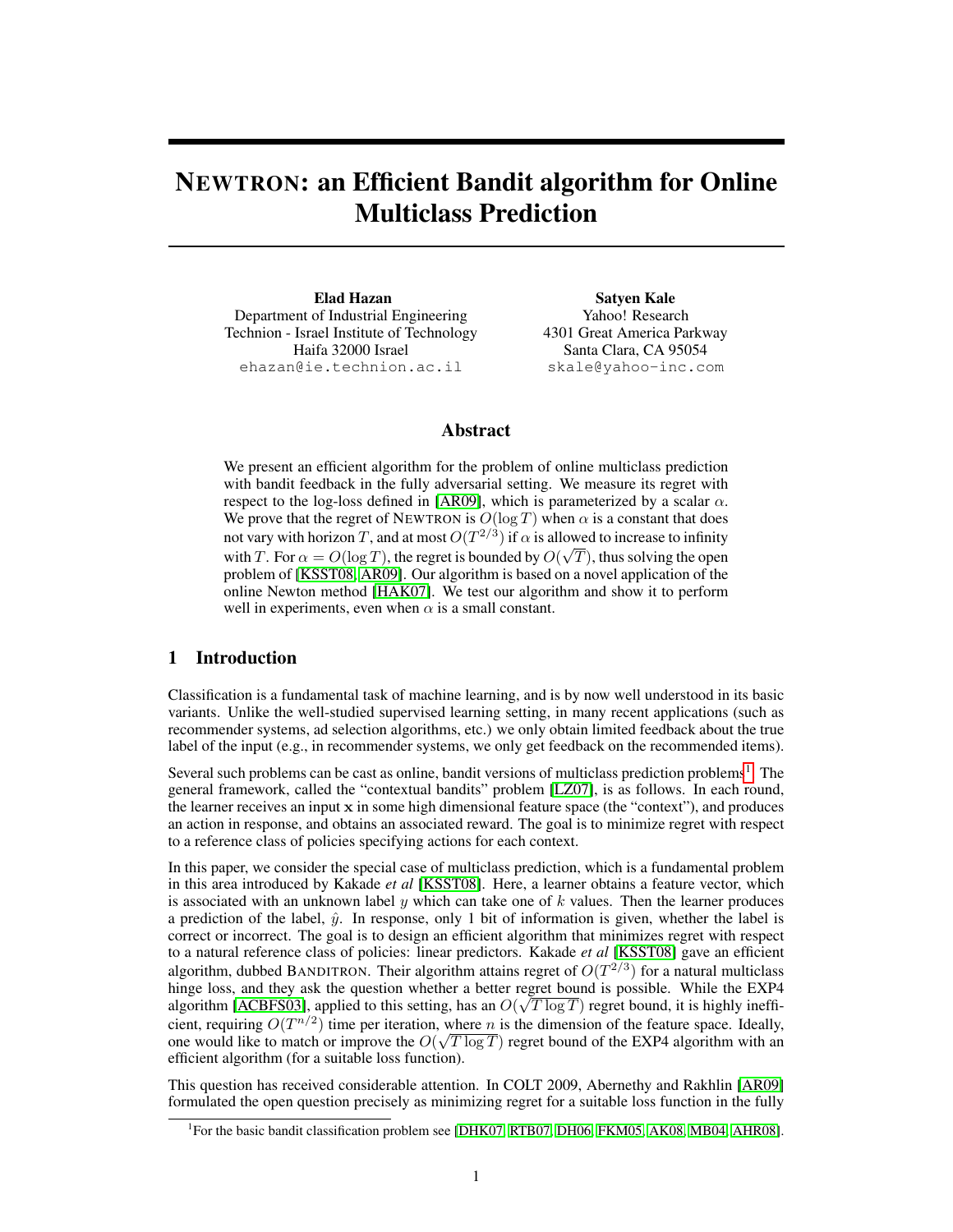adversarial setting (and even offered a monetary reward for a resolution of the problem). Some special cases have been successfully resolved: the original paper of [KSST08], gives a  $O(\sqrt{T})$ bound in the noiseless large-margin case. More recently, Crammer and Gentile [CG11] gave a  $\sim$   $\sqrt{2}$  $O(\sqrt{T \log T})$  regret bound via an efficient algorithm based on the upper confidence bound method under a semi-adversarial assumption on the labels: they are generated stochastically via a specific linear model (with unknown parameters which change over time). Yet the general (fully adversarial) case has been unresolved as of now.

In this paper we address this question and design a novel algorithm for the fully adversarial setting with its expected regret measured with respect to log-loss function defined in [AR09], which is parameterized by a scalar  $\alpha$ . When  $\alpha$  is a constant independent of T, we get a much stronger guarantee than required by the open problem: the regret is bounded by  $O(\log T)$ . In fact, the regret is bounded by  $O(\sqrt{T})$  even for  $\alpha = \Theta(\log T)$ . Our regret bound for larger values of  $\alpha$  increases smoothly to a maximum of  $O(T^{2/3})$ , matching that of BANDITRON in the worst case.

The algorithm is efficient to implement, and it is based on the online Newton method introduced in [HAK07]; hence we call the new algorithm NEWTRON. We implement the algorithm (and a faster variant, PNEWTRON) and test it on the same data sets used by Kakade *et al* [KSST08]. The experiments show improved performance over the BANDITRON algorithm, even for  $\alpha$  as small as 10.

## 2 Preliminaries

#### 2.1 Notation

Let [k] denote the set of integers  $\{1, 2, \ldots, k\}$ , and  $\Delta_k \subseteq \mathbb{R}^k$  the set of distributions on [k].

For any  $\mathbb{R}^n$ , let 1,0 denote the all 1s and all 0s vectors respectively, and let I denote the identity matrix in  $\mathbb{R}^{n \times n}$ . For two (row or column) vectors  $v, w \in \mathbb{R}^n$ , we denote by  $v \cdot w$  their usual inner product, i.e.  $\mathbf{v} \cdot \mathbf{w} = \sum_{i=1}^{n} v_i w_i$ . We denote by  $\|\mathbf{v}\|$  the  $\ell_2$  norm of  $\mathbf{v}$ . For a vector  $\mathbf{v} \in \mathbb{R}^n$ , denote by diag(v) the diagonal matrix in  $\mathbb{R}^{n \times n}$  where the *i*th diagonal entry equals  $v_i$ .

For a matrix  $\mathbf{W} \in \mathbb{R}^{k \times n}$ , denote by  $\mathbf{W}_1, \mathbf{W}_2, \dots, \mathbf{W}_k$  its rows, which are (row) vectors in  $\mathbb{R}^n$ . To avoid defining unnecessary notation, we will interchangeably use W to denote both a matrix in  $\mathbb{R}^{k \times n}$  or a (column) vector in  $\mathbb{R}^{kn}$ . The vector form of the matrix **W** is formed by arranging its rows one after the other, and then taking the transpose (i.e., the vector  $[\mathbf{W}_1|\mathbf{W}_2|\cdots|\mathbf{W}_k]^{\top}$ ). Thus, for two matrices V and W, V · W denotes their inner product in their vector form. For  $i \in [n]$  and  $l \in [k]$ , denote by  $\mathbf{E}_{il}$  the matrix which has 1 in its  $(i, l)$ th entry, and 0 everywhere else.

For a matrix W, we denote by  $\|\mathbf{W}\|$  the Frobenius norm of W, which is also the usual  $\ell_2$  norm of the vector form of W, and so the notation is consistent. Also, we denote by  $\|\mathbf{W}\|_2$  the spectral norm of W, i.e. the largest singular value of W.

For two matrices W and V denote by W  $\otimes$  V their Kronecker product [HJ91]. For two square symmetric matrices W, V of like order, denote by W  $\succeq$  V the fact that W  $-V$  is positive semidefinite, i.e. all its eigenvalues are non-negative. A useful fact of the Kronecker product is the following: if W, V are symmetric matrices such that  $W \succeq V$ , and if U is a positive semidefinite symmetric matrix, then  $W \otimes U \succeq V \otimes U$ . This follows from the fact that if W, U are both symmetric, positive semidefinite matrices, then so is their Kronecker product  $W \otimes U$ .

#### 2.2 Problem setup

Learning proceeds in rounds. In each round t, for  $t = 1, 2, \ldots, T$ , we are presented a feature vector  $\mathbf{x}_t \in \mathcal{X}$ , where  $\mathcal{X} \subseteq \mathbb{R}^n$ , and  $\|\mathbf{x}\| \leq R$  for all  $\mathbf{x} \in \mathcal{X}$ . Here R is some specified constant. Associated with  $x_t$  is an unknown label  $y_t \in [k]$ . We are required to produce a prediction,  $\hat{y}_t \in [k]$ , as the label of  $x_t$ . In response, we obtain only 1 bit of information: whether  $\hat{y}_t = y_t$  or not. In particular, when  $\hat{y}_t \neq y_t$ , the identity of  $y_t$  remains unknown (although one label,  $\hat{y}_t$ , is ruled out).

The learner's hypothesis class is parameterized by matrices  $\mathbf{W} \in \mathbb{R}^{k \times n}$  with  $\|\mathbf{W}\| \leq D$ , for some specified constant D. Denote the set of such matrices by K. Given a matrix  $\mathbf{W} \in \mathcal{K}$  with the rows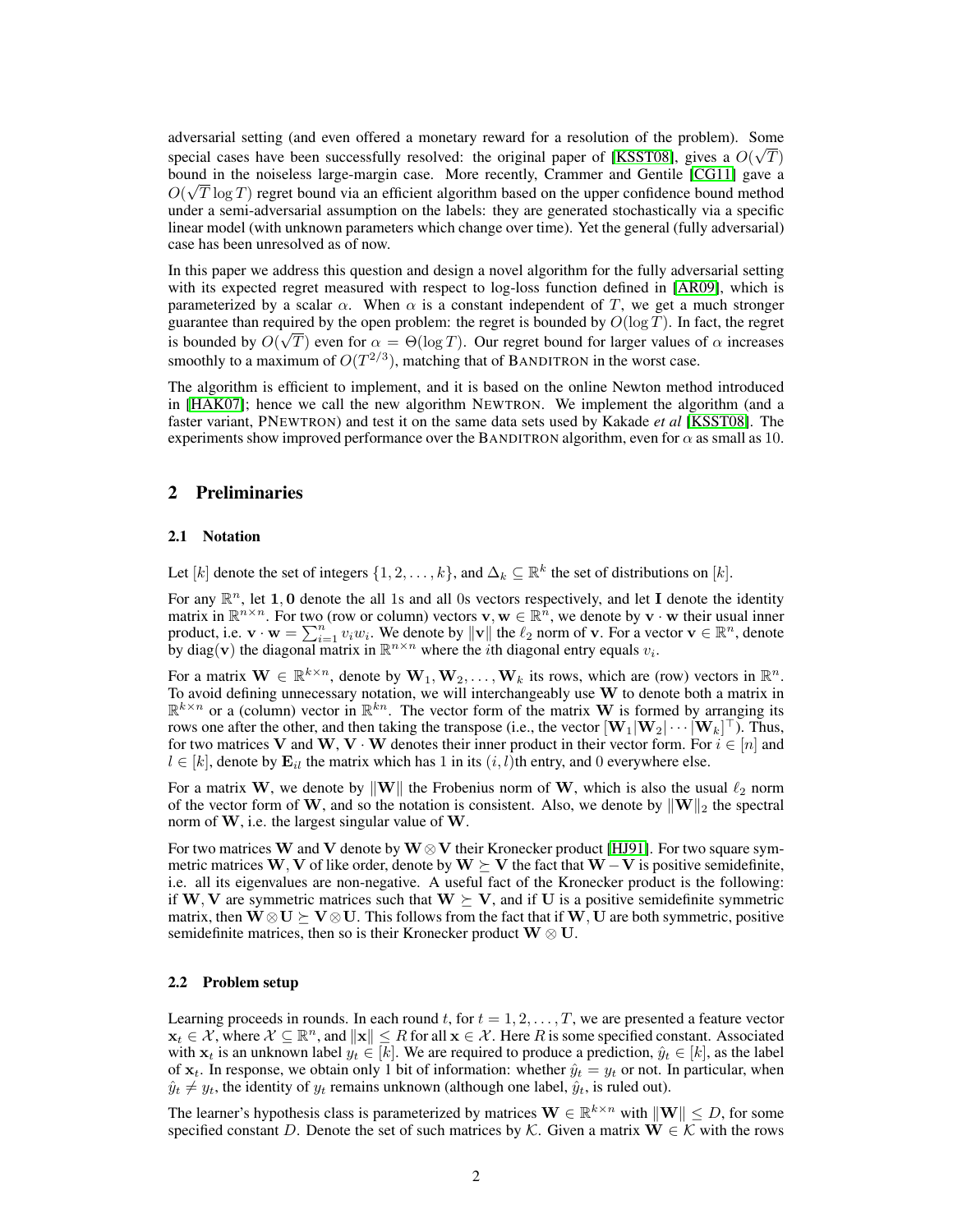$W_1, W_2, \ldots, W_k$ , the prediction associated with W for  $x_t$  is

$$
\hat{y}_t = \arg\max_{i \in [k]} \mathbf{W}_i \cdot \mathbf{x}_t.
$$

While ideally we would like to minimize the  $0 - 1$  loss suffered by the learner, for computational reasons it is preferable to consider convex loss functions. A natural choice used in Kakade *et al* [KSST08] is the multi-class hinge loss:

$$
\ell(\mathbf{W},(\mathbf{x}_t,y_t)) = \max_{i \in [k] \setminus y_t} [1 - \mathbf{W}_{y_t} \cdot \mathbf{x}_t + \mathbf{W}_i \cdot \mathbf{x}_t]_+.
$$

Other suitable loss functions  $\ell(\cdot, \cdot)$  may also be used. The ultimate goal of the learner is to minimize regret, i.e.

Regret := 
$$
\sum_{t=1}^{T} \ell(\mathbf{W}_t, (\mathbf{x}_t, y_t)) - \min_{\mathbf{W}^{\star} \in \mathcal{K}} \sum_{t=1}^{T} \ell(\mathbf{W}^{\star}, (\mathbf{x}_t, y_t)).
$$

A different loss function was proposed in an open problem by Abernethy and Rakhlin in COLT 2009 [AR09]. We use this loss function in this paper and define it now.

We choose a constant  $\alpha$  which parameterizes the loss function. Given a matrix  $\mathbf{W} \in \mathcal{K}$  and an example  $(\mathbf{x}, y) \in \mathcal{X} \times [k]$ , define the function  $\mathbf{P} : \mathcal{K} \times \mathcal{X} \to \Delta_k$  as

$$
\mathbf{P}(\mathbf{W}, \mathbf{x})_i = \frac{\exp(\alpha \mathbf{W}_i \cdot \mathbf{x})}{\sum_j \exp(\alpha \mathbf{W}_j \cdot \mathbf{x})}.
$$

Now let  $p = P(W, x)$ . Suppose we make our prediction  $\hat{y}_t$  by sampling from p.

A natural loss function for this scheme is log-loss defined as follows:

$$
\ell(\mathbf{W}, (\mathbf{x}, y)) = -\frac{1}{\alpha} \log(p_y) = -\frac{1}{\alpha} \log \left( \frac{\exp(\alpha \mathbf{W}_y \cdot \mathbf{x})}{\sum_j \exp(\alpha \mathbf{W}_k \cdot \mathbf{x})} \right)
$$

$$
= -\mathbf{W}_y \cdot \mathbf{x} + \frac{1}{\alpha} \log \left( \sum_j \exp(\alpha \mathbf{W}_j \cdot \mathbf{x}) \right).
$$

The log-loss is always positive. As  $\alpha$  becomes large, this log-loss function has the property that when the prediction given by  $W$  for  $x$  is correct, it is very close to zero, and when the prediction is incorrect, it is roughly proportional to the margin of the incorrect prediction over the correct one.

The algorithm and its analysis depend upon the the gradient and Hessian of the loss function w.r.t. W. The following lemma derives these quantities (proof in full version). Note that in the following, W is to be interpreted as a vector  $\mathbf{W} \in \mathbb{R}^{kn}$ .

**Lemma 1.** *Fix a matrix*  $W \in \mathcal{K}$  *and an example*  $(x, y) \in \mathcal{X} \times [k]$ *, and let*  $p = P(W, x)$ *. Then we have*

$$
\nabla \ell(\mathbf{W}, (\mathbf{x}, y)) = (\mathbf{p} - \mathbf{e}_y) \otimes \mathbf{x} \ \text{and} \ \nabla^2 \ell(\mathbf{W}, (\mathbf{x}, y)) = \alpha(\text{diag}(\mathbf{p}) - \mathbf{p}\mathbf{p}^\top) \otimes \mathbf{x}\mathbf{x}^\top.
$$

In the analysis, we need bounds on the smallest non-zero eigenvalue of the  $(\text{diag}(\mathbf{p}) - \mathbf{p}\mathbf{p}^{\top})$  factor of the Hessian. Such bounds are given in the full version<sup>2</sup> For the sake of the analysis, however, the matrix inequality given in Lemma 2 below suffices. It is given in terms of a parameter  $\delta$ , which is the minimum probability of a label in any distribution  $P(\mathbf{W}, \mathbf{x})$ .

**Definition 1.** Define  $\delta := \min_{\mathbf{W} \in \mathcal{K}, \mathbf{x} \in \mathcal{X}} \min_i \mathbf{P}(\mathbf{W}, \mathbf{x})_i$ .

We have the following (loose) bound on  $\delta$ , which follows easily using the fact that  $|\mathbf{W}_i \cdot \mathbf{x}| \leq RD$ :

$$
\delta \ge \exp(-2\alpha RD)/k. \tag{1}
$$

**Lemma 2.** Let  $W \in \mathcal{K}$  be any weight matrix, and let  $H \in \mathbb{R}^{k \times k}$  be any symmetric matrix such that H1 = 0*. Then we have*

$$
\nabla^2 \ell(\mathbf{W}, (\mathbf{x}, y)) \ \succeq \ \frac{\alpha \delta}{\|\mathbf{H}\|_2} \mathbf{H} \otimes \mathbf{x} \mathbf{x}^{\top}.
$$

<sup>&</sup>lt;sup>2</sup>Our earlier proof used Cheeger's inequality. We thank an anonymous referee for a simplified proof.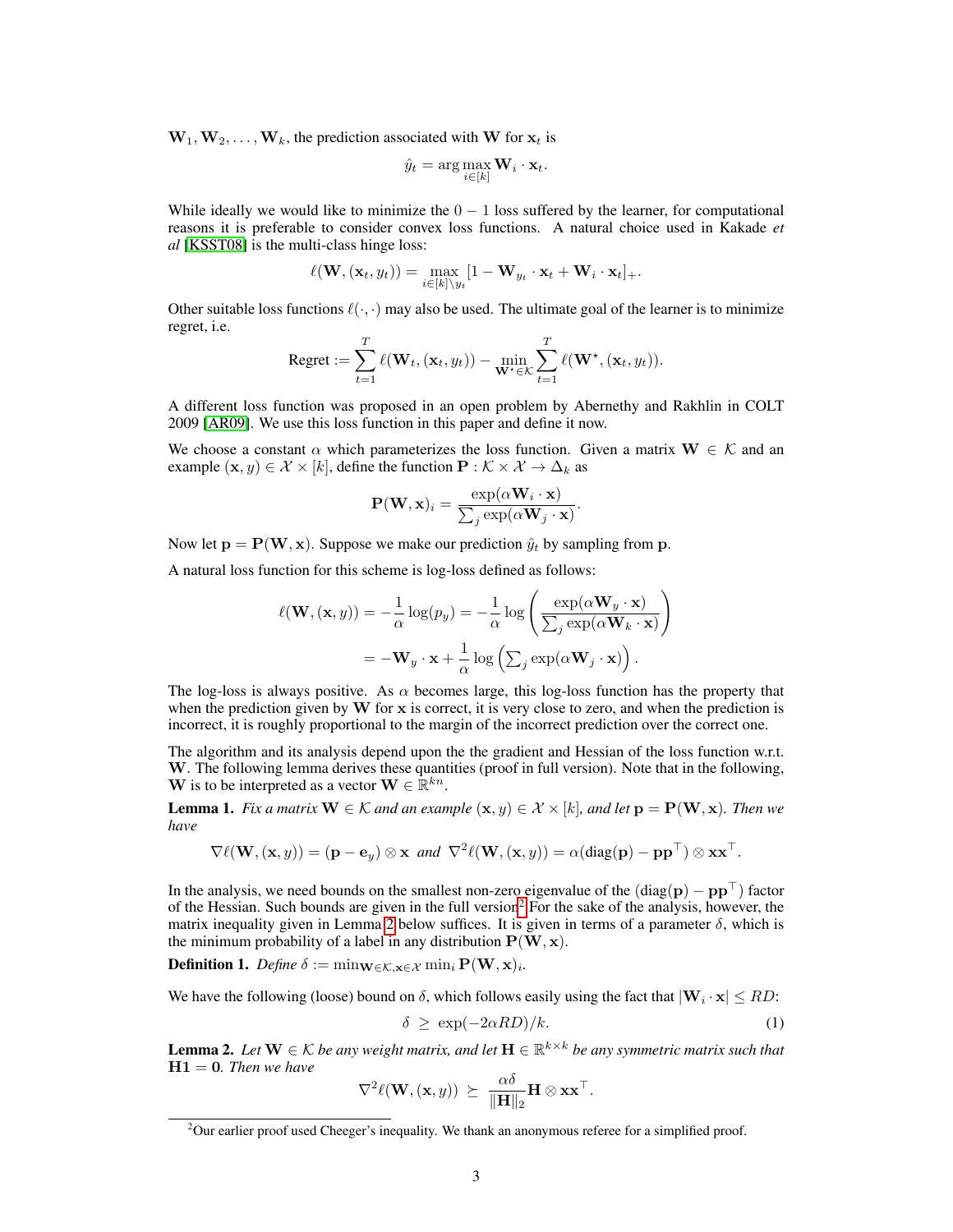**Algorithm 1** NEWTRON. Parameters:  $\beta$ ,  $\gamma$ 

- 1: Initialize  $W'_1 = 0$ .
- 2: for  $t = 1$  to T do
- 3: Obtain the example  $x_t$ .
- 4: Let  $\mathbf{p}_t = \mathbf{P}(\mathbf{W}'_t, \mathbf{x}_t)$ , and set  $\mathbf{p}'_t = (1 \gamma) \cdot \mathbf{p}_t + \frac{\gamma}{k} \mathbf{1}$ .
- 5: Output the label  $\hat{y}_t$  by sampling from  $\mathbf{p}'_t$ . This is equivalent to playing  $\mathbf{W}_t = \mathbf{W}'_t$  with probability  $(1 - \gamma)$ , and  $W_t = 0$  with probability  $\gamma$ .
- 6: Obtain feedback, i.e. whether  $\hat{y}_t = y_t$  or not.
- 7: if  $\hat{y}_t = y_t$  then
- 8: Define  $\tilde{\nabla}_t := \frac{1-p_t(y_t)}{p_t'(y_t)} \cdot \left(\frac{1}{k} \mathbf{1} \mathbf{e}_{y_t}\right) \otimes \mathbf{x}_t$  and  $\kappa_t := p_t'(y_t)$ .
- 9: else
- 10: Define  $\tilde{\nabla}_t := \frac{p_t(\hat{y}_t)}{p_t'(\hat{y}_t)} \cdot (\mathbf{e}_{\hat{y}_t} \frac{1}{k}\mathbf{1}) \otimes \mathbf{x}_t$  and  $\kappa_t := 1$ .
- 11: end if
- 12: Define the cost function

$$
f_t(\mathbf{W}) := \tilde{\boldsymbol{\nabla}}_t \cdot (\mathbf{W} - \mathbf{W}'_t) + \frac{1}{2} \kappa_t \beta (\tilde{\boldsymbol{\nabla}}_t \cdot (\mathbf{W} - \mathbf{W}'_t))^2.
$$
 (2)

13: Compute

$$
\mathbf{W}'_{t+1} := \arg \min_{\mathbf{W} \in \mathcal{K}} \sum_{\tau=1}^{t} f_t(\mathbf{W}) + \frac{1}{2D} ||\mathbf{W}||^2.
$$
 (3)

#### 14: end for

#### 2.3 The FTAL Lemma

Our algorithm is based on the FTAL algorithm [HAK07]. This algorithm is an online version of the Newton step algorithm in offline optimization. The following lemma specifies the algorithm, specialized to our setting, and gives its regret bound. The proof is in the full version.

Lemma 3. *Consider an online convex optimization problem over some convex, compact domain*  $\mathcal{K} \subseteq \mathbb{R}^n$  of diameter D with cost functions  $f_t(\mathbf{w}) = (\mathbf{v}_t \cdot \mathbf{w} - \alpha_t) + \frac{1}{2} \beta_t (\mathbf{v}_t \cdot \mathbf{w} - \alpha_t)^2$ , where the  $\vec{v}$  vector  $\mathbf{v}_t \in \mathbb{R}^n$  *and scalars*  $\alpha_t, \beta_t$  *are chosen by the adversary such that for some known parameters* r, a, b, we have  $\|\mathbf{v}_t\| \le r$ ,  $\beta_t \ge a$ , and  $|\beta_t(\mathbf{v}_t \cdot \mathbf{w} - \alpha_t)| \le b$ , for all  $\mathbf{w} \in \mathcal{K}$ . Then the algorithm *that, in round* t*, plays*

$$
\mathbf{w}_t := \arg\min_{\mathbf{w} \in \mathcal{K}} \sum_{\tau=1}^{t-1} f_t(\mathbf{w})
$$

*has regret bounded by*  $O(\frac{nb^2}{a} \log(\frac{DraT}{b}))$ *.* 

### 3 The NEWTRON algorithm

Our algorithm for bandit multiclass learning algorithm, dubbed NEWTRON, is shown as Algorithm 1 above. In each iteration, we randomly choose a label from the distribution specified by the current weight matrix on the current example mixed with the uniform distribution over labels specified by an exploration parameter  $\gamma$ . The parameter  $\gamma$  (which is similar to the exploration parameter used in the EXP3 algorithm of [ACBFS03]) is eventually tuned based on the value of the parameter  $\alpha$ in the loss function (see Corollary 5). We then use the observed feedback to construct a quadratic loss function (which is strongly convex) that lower bounds the true loss function in expectation (see Lemma 7) and thus allows us to bound the regret. To do this we construct a randomized estimator  $\tilde{\nabla}_t$  for the gradient of the loss function at the current weight matrix. Furthermore, we also choose a parameter  $\kappa_t$ , which is an adjustment factor for the strongly convexity of the quadratic loss function ensuring that its expectation lower bounds the true loss function. Finally, we compute the new loss matrix using a Follow-The-Regularized-Leader strategy, by minimizing the sum of all quadratic loss functions so far with  $\ell_2$  regularization. As described in [HAK07], this convex program can be solved in quadratic time, plus a projection on  $K$  in the norm induced by the Hessian.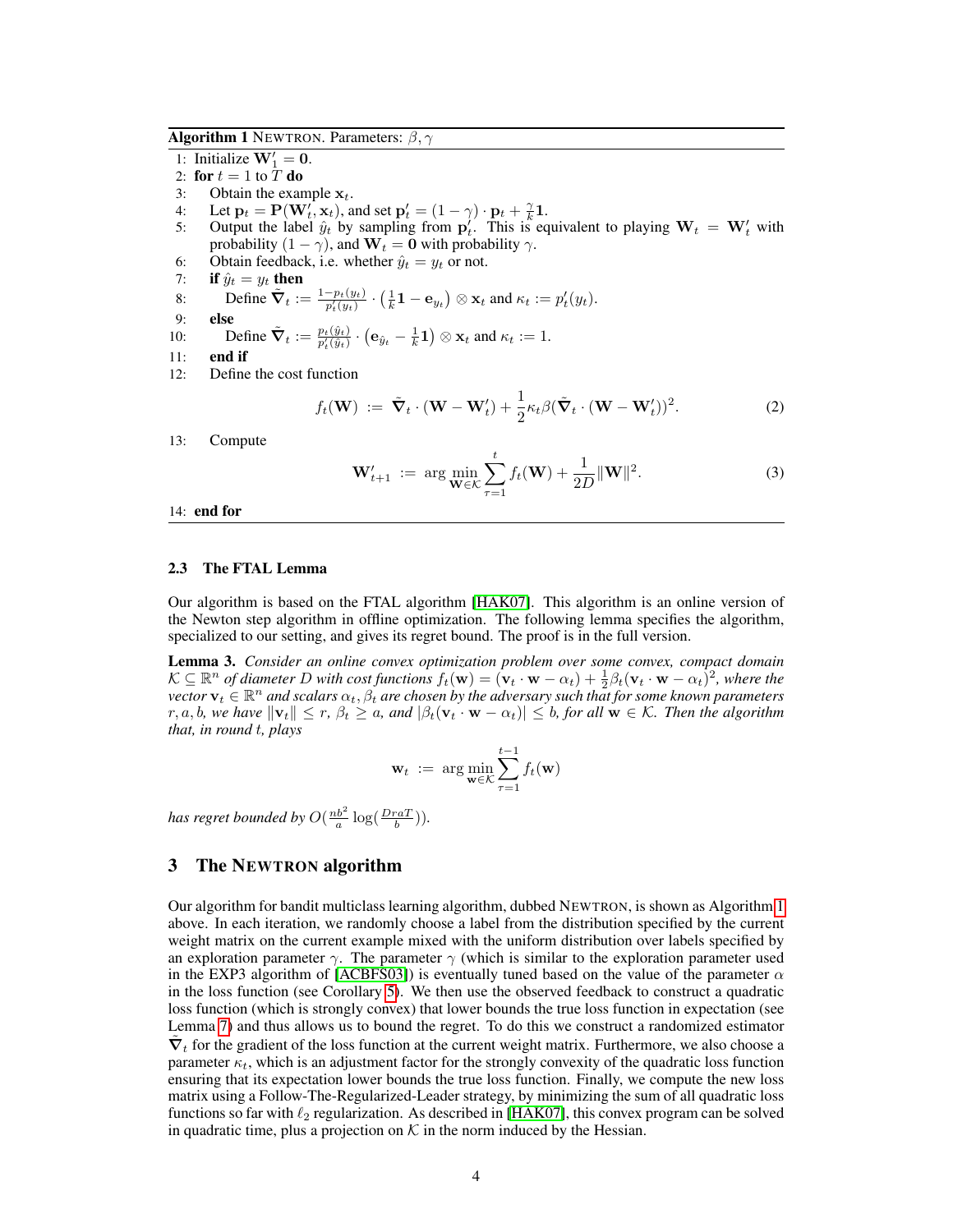**Statement and discussion of main theorem.** To simplify notation, define the function  $\ell_t : \mathcal{K} \to \mathbb{R}$ as  $\ell_t(\mathbf{W}) = \ell(\mathbf{W}, (\mathbf{x}_t, y_t)).$  Let  $\mathbb{E}_t[\cdot]$  denote the conditional expectation with respect to the  $\sigma$ -field  $\mathcal{F}_t$ , where  $\mathcal{F}_t$  is the smallest  $\sigma$ -field with respect to which the predictions  $\hat{y}_k$ , for  $k = 1, 2, \ldots, t-1$ , are measurable.

With this notation, we can state our main theorem giving the regret bound:

**Theorem 4.** *Given*  $\alpha$ ,  $\delta$  *and*  $\gamma \leq \frac{1}{2}$ *, suppose we set*  $\beta \leq \min\{\frac{\alpha\delta}{10} + \eta, \frac{1}{4RD}\}\$  *in the* NEWTRON *algorithm, for*  $\eta = \frac{\gamma \log(k)}{20 \alpha R^2 D^2}$ *. Let*  $\nu = \max\{\frac{\delta}{2}, \frac{\gamma}{k}\}\$ *. The* NEWTRON *algorithm has the following bound on the expected regret:*

$$
\sum_{t=1}^{T} \mathbb{E}[\ell_t(\mathbf{W}_t)] - \ell_t(\mathbf{W}^*) = O\left(\frac{kn}{\nu \beta} \log T + \frac{\gamma \log(k)}{\alpha} T\right)
$$

Before giving the proof theorem 4, we first state a corollary (a simple optimization of parameters, proved in the full version) which shows how  $\gamma$  in Theorem 4 can be set appropriately to get a smooth interpolation between  $O(\log(T))$  and  $O(T^{2/3})$  regret based on the value of  $\alpha$ .

**Corollary 5.** *Given*  $\alpha$ *, there is a setting of*  $\gamma$  *so that the regret of* NEWTRON *is bounded by* 

$$
\min \left\{ c \frac{\exp(4\alpha RD)}{\alpha} \log(T), \quad 6cRDT^{2/3} \right\},\
$$

*where the constant*  $c = O(k^3 n)$  *is independent of*  $\alpha$ *.* 

Discussion of the bound. The parameter  $\alpha$  is inherent to the log-loss function as defined in [AR09]. Our main result as given in Corollary 5 which entails logarithmic regret for constant  $\alpha$ , contains a constant which depends exponentially on  $\alpha$ . Empirically, it seems that  $\alpha$  can be set to a small constant, say 10 (see Section 4), and still have good performance.

Note that even when  $\alpha$  grows with T, as long as  $\alpha \leq \frac{1}{8RD} \log(T)$ , the regret can be bounded as Note that even when  $\alpha$  grows with T, as long as  $\alpha \le \frac{1}{8RD} \log(T)$ , the regret can be bounded as  $O(cRD\sqrt{T})$ , thus solving the open problem of [KSST08, AR09] for log-loss functions with this range of  $\alpha$ .

We can say something even stronger - our results provide a "safety net" - no matter what the value of  $\alpha$  is, the regret of our algorithm is never worse than  $O(T^{2/3})$ , matching the bound of the BAN-DITRON algorithm (although the latter holds for the multiclass hinge loss).

#### Analysis.

*Proof.* (Theorem 4.) The optimization (3) is essentially running the algorithm from Lemma 3 on K with the cost functions  $f_t(\mathbf{W})$ , with additional nk initial fictitious cost functions  $\frac{1}{2D}(\mathbf{E}_{il} \cdot \mathbf{W})^2$ for  $i \in [n]$  and  $l \in [k]$ . These fictitious cost functions can be thought of as regularization. While technically these fictitious cost functions are not necessary to prove our regret bound, we include them since this seems to give better experimental performance and only adds a constant to the regret.

We now apply the regret bound of Lemma 3 by estimating the parameters  $r, a, b$ . This is a simple technical calculation and done in Lemma 6 below, which yields the values  $r = \frac{R}{\nu}$ ,  $a = \beta \nu$ ,  $b = 1$ . Hence, the regret bound of Lemma 3 implies that for any  $W^* \in \mathcal{K}$ ,

$$
\sum_{t=1}^T f_t(\mathbf{W}'_t) - f_t(\mathbf{W}^*) = O\left(\frac{kn}{\nu \beta} \log T\right).
$$

Note that the bound above excludes the fictitious cost functions since they only add a constant additive term to the regret, which is absorbed by the  $O(\log T)$  term. Similarly, we have also suppressed additive constants arising from the  $\log(\frac{DraT}{b})$  term in the regret bound of Lemma 3.

Taking expectation on both sides of the above bound with respect to the randomness in the algorithm, and using the specification (2) of  $f_t(\mathbf{W})$  we get

$$
\mathbb{E}\left[\tilde{\mathbf{\nabla}}_t \cdot (\mathbf{W}'_t - \mathbf{W}^*) - \frac{1}{2}\kappa_t \beta (\tilde{\mathbf{\nabla}}_t \cdot (\mathbf{W}'_t - \mathbf{W}^*))^2\right] = O\left(\frac{kn}{\nu\beta}\log T\right). \tag{4}
$$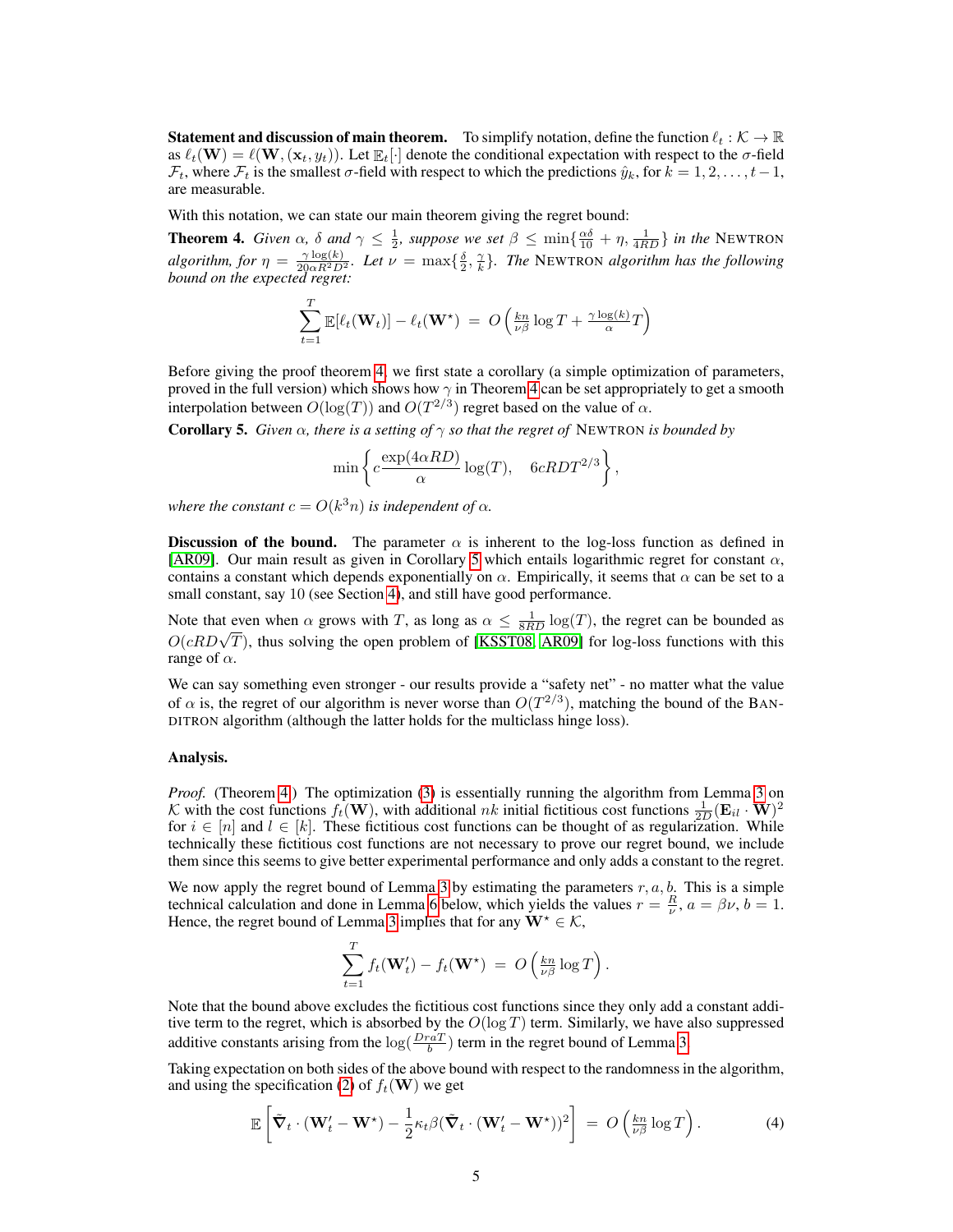By Lemma 7 below, we get that

$$
\ell_t(\mathbf{W}'_t) - \ell_t(\mathbf{W}^*) \leq \mathbb{E}\left[\tilde{\boldsymbol{\nabla}}_t \cdot (\mathbf{W}'_t - \mathbf{W}^*) - \frac{1}{2}\kappa_t\beta(\tilde{\boldsymbol{\nabla}}_t \cdot (\mathbf{W}'_t - \mathbf{W}^*))^2\right] + 20\eta R^2 D^2. \tag{5}
$$

Furthermore, we have

$$
\mathbb{E}_{t}[\ell_t(\mathbf{W}_t)] - \ell(\mathbf{W}'_t) \leq \frac{\gamma \log(k)}{\alpha}, \tag{6}
$$

since  $W_t = W'_t$  with probability  $(1 - \gamma)$  and  $W_t = 0$  with probability  $\gamma$ , and  $\ell_t(0) = \frac{\log(k)}{\alpha}$ . Plugging (5) and (6) in (4), and using  $\eta = \frac{\gamma \log(k)}{20 \alpha R^2 D^2}$ ,

$$
\sum_{t=1}^T \mathbb{E}[\ell(\mathbf{W}_t)] - \ell(\mathbf{W}^*) = O\left(\frac{kn}{\nu \beta} \log T + \frac{\gamma \log(k)}{\alpha} T\right).
$$

We now state two lemmas that were used in the proof of Theorem 4. The first one (proof in the full version) obtains parameter settings to use Lemma 3 in Theorem 4.

**Lemma 6.** Assume  $\beta \leq \frac{1}{4RD}$  and  $\gamma \leq \frac{1}{2}$ . Let  $\nu = \max{\frac{\delta}{2}, \frac{\gamma}{k}}$ . Then the following are valid *settings for the parameters*  $r, a, b$ :  $r = \frac{R}{\nu}$ ,  $a = \beta \nu$  *and*  $b = 1$ .

The next lemma shows that in each round, the expected regret of the inner FTAL algorithm with  $f_t$ cost functions is larger than the regret of NEWTRON.

**Lemma 7.** *For*  $\beta = \frac{\alpha \delta}{10} + \eta$  *and*  $\gamma \leq \frac{1}{2}$ *, we have* 

$$
\ell_t(\mathbf{W}'_t) - \ell_t(\mathbf{W}^*) \leq \mathbb{E}\left[\tilde{\nabla}_t \cdot (\mathbf{W}'_t - \mathbf{W}^*) - \frac{1}{2}\kappa_t\beta(\tilde{\nabla}_t \cdot (\mathbf{W}'_t - \mathbf{W}^*))^2\right] + 20\eta R^2 D^2.
$$

*Proof.* The intuition behind the proof is the following. We show that  $\mathbb{E}_t[\tilde{\nabla}_t] = (\mathbf{p} - \mathbf{e}_{y_t}) \otimes \mathbf{x}_t$ , which by Lemma 1 equals  $\nabla \ell_t(\mathbf{W}_t')$ . Next, we show that  $\mathbb{E}_t[\kappa_t\tilde{\boldsymbol{\nabla}}_t\tilde{\boldsymbol{\nabla}}_t^\top$  $t_t^{\dagger}$  =  $\mathbf{H}_t \otimes \mathbf{x}_t \mathbf{x}_t^{\top}$  for some matrix  $H_t$  s.t.  $H_t$ 1 = 0. By upper bounding  $\|H_t\|$ , we then show (using Lemma 2) that for any  $\Psi \in \mathcal{K}$  we have

$$
\nabla^2 \ell_t(\Psi) \succeq \beta \mathbf{H}_t \otimes \mathbf{x}_t \mathbf{x}_t^{\top}.
$$

The stated bound then follows by an application of Taylor's theorem.

The technical details for the proof are as follows. First, note that

$$
\mathop{\mathbb{E}}_{t} [\tilde{\boldsymbol{\nabla}}_{t} \cdot (\boldsymbol{\mathbf{W}}'_{t} - \boldsymbol{\mathbf{W}}^{\star})] = \mathop{\mathbb{E}}_{t} [\tilde{\boldsymbol{\nabla}}_{t}] \cdot (\boldsymbol{\mathbf{W}}'_{t} - \boldsymbol{\mathbf{W}}^{\star}). \tag{7}
$$

We now compute  $\mathbb{E}_t[\tilde{\nabla}_t]$ .

$$
\mathbb{E}[\tilde{\mathbf{V}}_t] = \left[ p'_t(y_t) \cdot \frac{1 - p_t(y_t)}{p'_t(y_t)} \cdot \left( \frac{1}{k} \mathbf{1} - \mathbf{e}_{y_t} \right) + \sum_{y \neq y_t} p'_t(y) \cdot \frac{p_t(y)}{p'_t(y)} \cdot \left( \mathbf{e}_{\hat{y}_t} - \frac{1}{k} \mathbf{1} \right) \right] \otimes \mathbf{x}_t
$$
\n
$$
= (\mathbf{p}_t - \mathbf{e}_{y_t}) \otimes \mathbf{x}_t.
$$
\n(8)

Next, we have

$$
\mathbb{E}[\kappa_t(\tilde{\mathbf{V}}_t \cdot (\mathbf{W}'_t - \mathbf{W}^*) )^2] = (\mathbf{W}'_t - \mathbf{W}^*)^\top \mathbb{E}[\kappa_t \tilde{\mathbf{V}}_t \tilde{\mathbf{V}}_t^\top] (\mathbf{W}'_t - \mathbf{W}^*).
$$
(9)

We now compute  $\mathbb{E}_t[\kappa_t \tilde{\nabla}_t \tilde{\nabla}_t^\top$  $_{t}$ ].

$$
\mathbb{E}[\kappa_t \tilde{\mathbf{V}}_t \tilde{\mathbf{V}}_t^\top] = \left[ p_t'(y_t) \cdot \kappa_t \left( \frac{1 - p_t(y_t)}{p_t'(y_t)} \right)^2 \cdot \left( \frac{1}{k} \mathbf{1} - \mathbf{e}_{y_t} \right) \left( \frac{1}{k} \mathbf{1} - \mathbf{e}_{y_t} \right)^\top \n+ \sum_{y \neq y_t} p_t'(y) \cdot \left( \frac{p_t(y)}{p_t'(y)} \right)^2 \cdot \left( \mathbf{e}_y - \frac{1}{k} \mathbf{1} \right) \left( \mathbf{e}_y - \frac{1}{k} \mathbf{1} \right)^\top \right] \otimes \mathbf{x}_t \mathbf{x}_t^\top \n=: \mathbf{H}_t \otimes \mathbf{x}_t \mathbf{x}_t^\top,
$$
\n(10)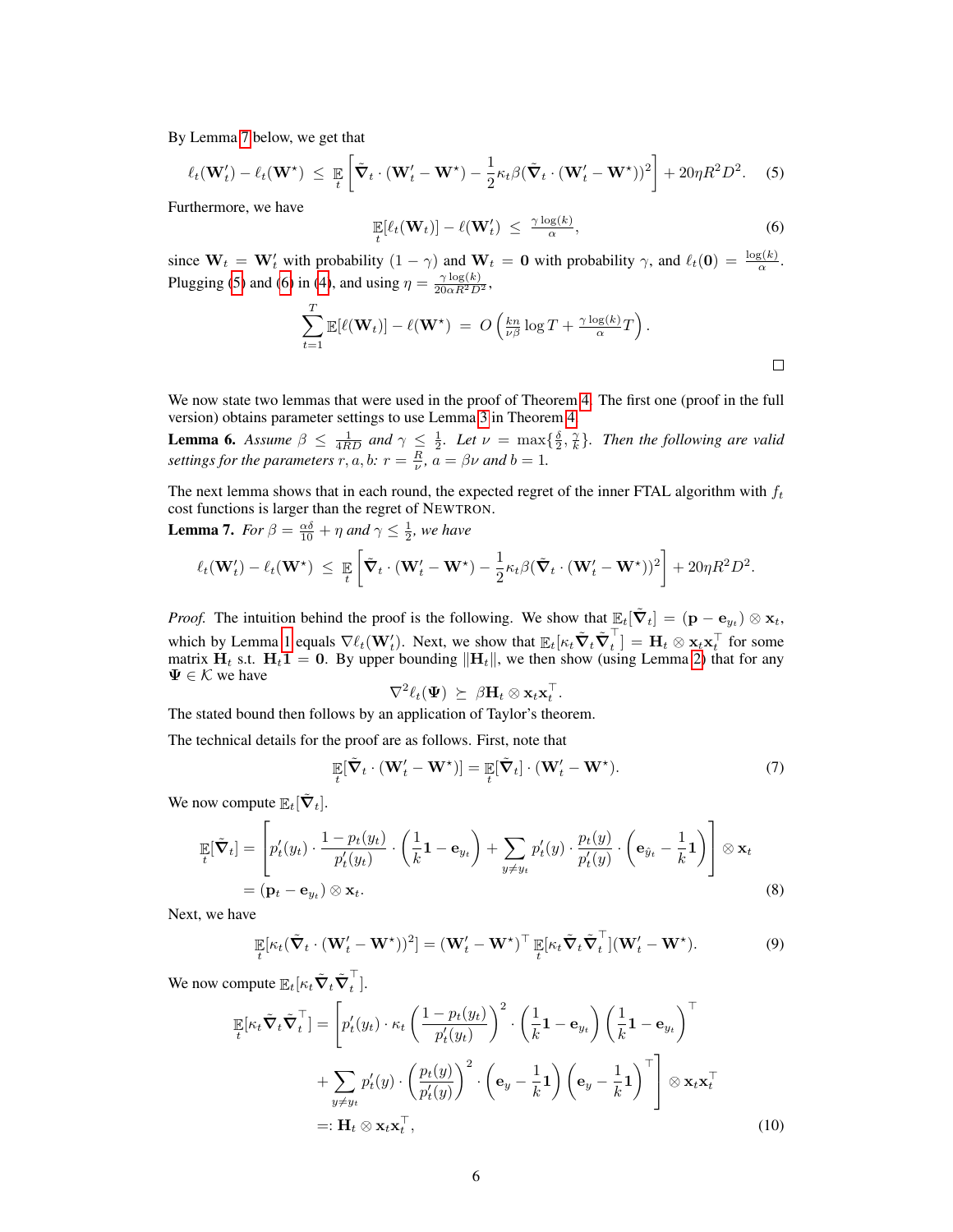where  $H_t$  is the matrix in the brackets above. We note a few facts about  $H_t$ . First, note that  $(e_y - \frac{1}{k}) \cdot 1 = 0$ , and so  $H_t 1 = 0$ . Next, the spectral norm (i.e. largest eigenvalue) of  $H_t$  is bounded as:

$$
\|\mathbf{H}_t\|_2 \ \leq \ \left\|\tfrac{1}{k}\mathbf{1} - \mathbf{e}_{y_t}\right\|^2 + \sum_{y \neq y_t} p'_t(y) \frac{1}{(1-\gamma)^2} \left\|\mathbf{e}_y - \tfrac{1}{k}\mathbf{1}\right\|^2 \ \leq \ 10,
$$

for  $\gamma \leq \frac{1}{2}$ . Now, for any  $\Psi \in \mathcal{K}$ , by Lemma 2, for the specified value of  $\beta$  we have

$$
\nabla^2 \ell_t(\boldsymbol{\Psi}) \succeq \frac{\alpha \delta}{10} \mathbf{H}_t \otimes \mathbf{x}_t \mathbf{x}_t^\top. \tag{11}
$$

Now, by Taylor's theorem, for some  $\Psi$  on the line segment connecting  $\mathbf{W}'_t$  to  $\mathbf{W}^\star$ , we have

$$
\ell_t(\mathbf{W}^*) - \ell_t(\mathbf{W}'_t) = \nabla \ell_t(\mathbf{W}'_t) \cdot (\mathbf{W}^* - \mathbf{W}'_t) + \frac{1}{2} (\mathbf{W}^* - \mathbf{W}'_t)^{\top} [\nabla^2 \ell_t(\boldsymbol{\Psi})] (\mathbf{W}^* - \mathbf{W}'_t),
$$
  
\n
$$
\geq ((\mathbf{p}_t - \mathbf{e}_{y_t}) \otimes \mathbf{x}_t) \cdot (\mathbf{W}^* - \mathbf{W}'_t) + \frac{1}{2} (\mathbf{W}^* - \mathbf{W}'_t)^{\top} [\frac{\alpha \delta}{10} \mathbf{H}_t \otimes \mathbf{x}_t \mathbf{x}_t^{\top}] (\mathbf{W}^* - \mathbf{W}'_t),
$$
\n(12)

where the last inequality follows from (11). Finally, we have

$$
\frac{1}{2}(\mathbf{W}^{\star} - \mathbf{W}_{t}')^{\top}[\eta \mathbf{H}_{t} \otimes \mathbf{x}_{t} \mathbf{x}_{t}^{\top}] (\mathbf{W}^{\star} - \mathbf{W}_{t}') \leq \frac{1}{2} \eta \|\mathbf{H}_{t} \otimes \mathbf{x}_{t} \mathbf{x}_{t}^{\top}\|_{2} \|\mathbf{W}^{\star} - \mathbf{W}_{t}'\|^{2} \leq 20 \eta R^{2} D^{2},
$$
(13)

since  $\|\mathbf{W}^* - \mathbf{W}_t'\| \le 2D$ . Adding inequalities (12) and (13), rearranging the result and using (7),  $(8)$ ,  $(9)$ , and  $(10)$  gives the stated bound.

## 4 Experiments

While the theoretical regret bound for NEWTRON is  $O(\log T)$  when  $\alpha = O(1)$ , the provable constant in  $O(\cdot)$  notation is quite large, leading one to question the practical performance of the algorithm. The main reason for the large constant is that the analysis requires the  $\beta$  parameter to be set extremely small to get the required bounds. In practice, however, one can keep  $\beta$  a tunable parameter and try using larger values. In this section, we give experimental evidence (replicating the experiments of [KSST08]) that shows that the practical performance of the algorithm is quite good for small values of  $\alpha$  (like 10), and not too small values of  $\beta$  (like 0.01, 0.0001).

Data sets. We used three data sets from [KSST08]: SYNSEP, SYNNONSEP, and REUTERS4. The first two, SYNSEP and SYNNONSEP, are synthetic data sets, generated according to the description given in [KSST08]. These data sets have the same  $10^6$  feature vectors with  $400$  features. There are 9 possible labels. The data set SYNSEP is linearly separable, whereas the data set SYNNONSEP is made inseparable by artificially adding 5% label noise. The REUTERS4 data set is generated from the Reuters RCV1 corpus. There are 673, 768 documents in the data set with 4 possible labels, and 346, 810 features. Our results are reported by averaging over 10 runs of the algorithm involved.

Algorithms. We implemented the BANDITRON and NEWTRON algorithms<sup>3</sup>. The NEWTRON algorithm is significantly slower than BANDITRON due to its quadratic running time. This makes it infeasible for really large data sets like REUTERS4. To surmount this problem, we implemented an approximate version of NEWTRON, called PNEWTRON<sup>4</sup>, which runs in linear time per iteration and thus has comparable speed to BANDITRON. PNEWTRON does not have the same regret guarantees of NEWTRON however. To derive PNEWTRON, we can restate NEWTRON equivalently as (see [HAK07]):

$$
\mathbf{W}'_t = \arg\min_{\mathbf{W}\in\mathcal{K}} (\mathbf{W} - \mathbf{W}''_t)^\top \mathbf{A}_t (\mathbf{W} - \mathbf{W}''_t)
$$

where  $\mathbf{W}'_t = -\mathbf{A}_t^{-1} \mathbf{b}_t$ , for  $\mathbf{A}_t = \frac{1}{D} \mathbf{I} + \sum_{\tau=1}^{t-1} \kappa_\tau \beta \tilde{\boldsymbol{\nabla}}_\tau \tilde{\boldsymbol{\nabla}}_\tau^\top$  $\sigma_{\tau}^{\dagger}$  and  $\mathbf{b}_t = \sum_{\tau=1}^{t-1} (1 - \kappa_{\tau} \beta \tilde{\mathbf{\nabla}}_{\tau} \cdot \mathbf{W}_{\tau}) \tilde{\mathbf{\nabla}}_{\tau}.$ PNEWTRON makes the following change, using the diagonal approximation for the Hessian, and usual Euclidean projections:

$$
\mathbf{W}'_t = \arg\min_{\mathbf{W}\in\mathcal{K}} (\mathbf{W} - \mathbf{W}''_t)^\top (\mathbf{W} - \mathbf{W}''_t)
$$

<sup>&</sup>lt;sup>3</sup>We did not implement the Confidit algorithm of  $[CG11]$  since our aim was to consider algorithms in the fully adversarial setting.

<sup>&</sup>lt;sup>4</sup>Short for pseudo-NEWTRON. The "P" may be left silent so that it's almost NEWTRON, but not quite.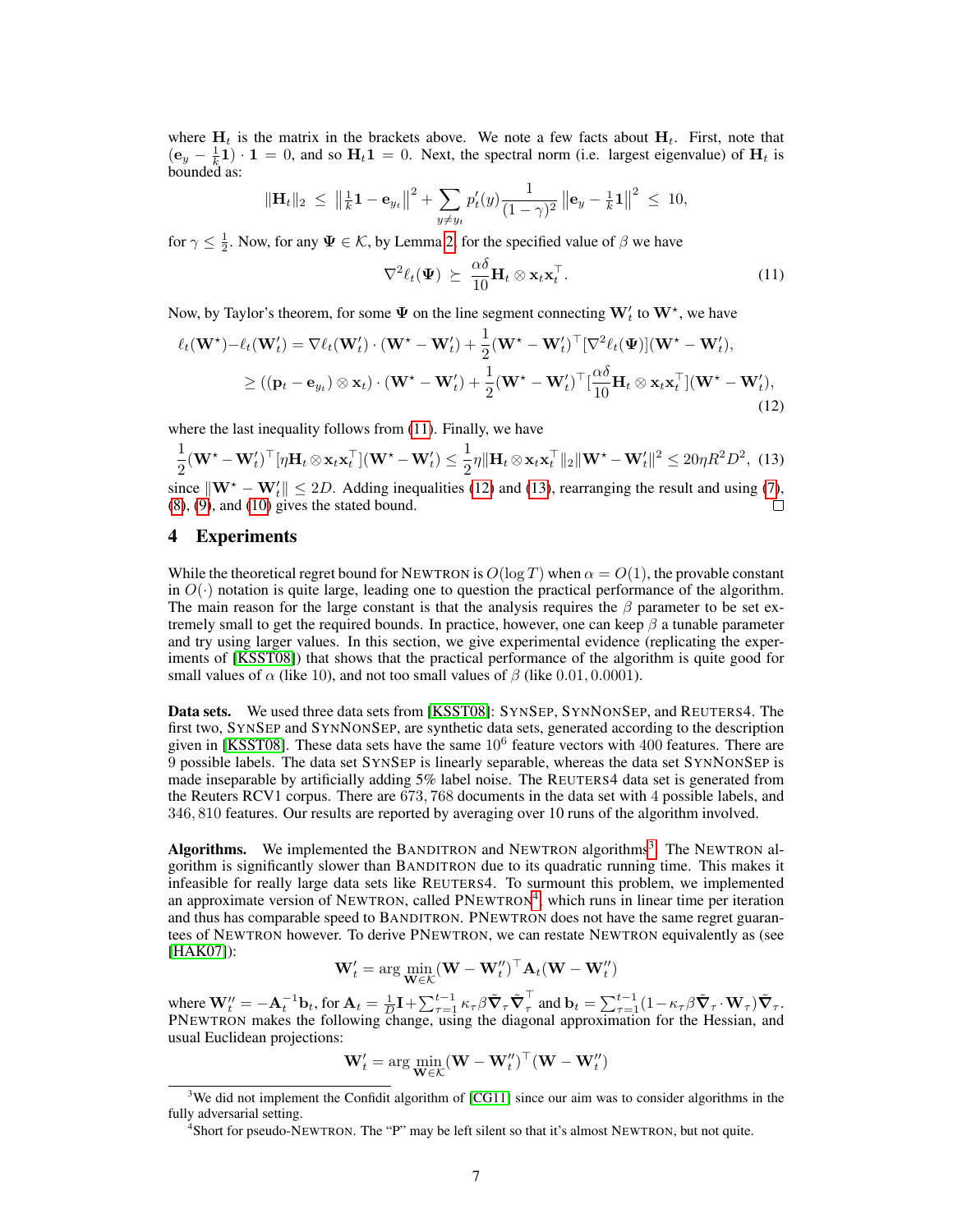where  $\mathbf{W}_{t}^{\prime\prime} = -\mathbf{A}_{t}^{-1}\mathbf{b}_{t}$ , for  $\mathbf{A}_{t} = \frac{1}{D}\mathbf{I} + \sum_{\tau=1}^{t-1} \text{diag}(\kappa_{\tau}\beta\tilde{\boldsymbol{\nabla}}_{\tau}\tilde{\boldsymbol{\nabla}}_{\tau}^{\top}$  $_{\tau}$ ) and  $\mathbf{b}_t$  is the same as before,  $\mathbf{b}_t = \sum_{\tau=1}^{t-1} (1 - \kappa_\tau \beta \tilde{\boldsymbol{\nabla}}_\tau \cdot \mathbf{W}_\tau) \tilde{\boldsymbol{\nabla}}_\tau.$ 

**Parameter settings.** In our experiments, we chose K to be the unit  $\ell_2$  ball in  $\mathbb{R}^{kn}$ , so  $D = 1$ . We also choose  $\alpha = 10$  for all experiments in the log-loss. For BANDITRON, we chose the value of  $\gamma$  specified in [KSST08]:  $\gamma = 0.014$ , 0.006 and 0.05 for SYNSEP, SYNNONSEP and REUTERS4 respectively. For NEWTRON and PNEWTRON, we chose  $\gamma = 0.01, 0.006$  and 0.05 respectively. The other parameter for NEWTRON and PNEWTRON,  $\beta$ , was set to the values  $\beta = 0.01, 0.01,$  and 0.0001 respectively. We did not tune any of the parameters  $\alpha$ ,  $\beta$  and  $\gamma$  for NEWTRON or PNEWTRON.

Evaluation. We evaluated the algorithms in terms of their error rate, i.e. the fraction of prediction mistakes made as a function of time. Experimentally, PNEWTRON has quite similar performance to NEWTRON, but is significantly faster. Figure 4 shows how BANDITRON, NEWTRON and PNEWTRON compare on the SYNNONSEP data set for  $10^4$  examples<sup>5</sup>. It can be seen that PNEWTRON has similar behavior to NEWTRON, and is not much worse.

The rest of the experiments were conducted using only BAN-DITRON and PNEWTRON. The results are shown in figure 4. It can be clearly seen that PNEWTRON decreases the error rate much faster than BANDITRON. For the SYNSEP data set, PNEWTRON very rapidly converges to the lowest possible error rate due to setting the exploration parameter  $\gamma = 0.01$ , viz.  $0.01 \times 8/9$  = 0.89%. In comparison, the final error for BANDITRON is 1.91%. For the SYNNONSEP data set, PNEWTRON converges rapidly to its final value of 11.94%. BANDITRON remains at a high error level until about  $10<sup>4</sup>$  examples, and at the very end catches up with and does slightly better than PNEWTRON, ending at 11.47%. For the REUTERS4 data set, both BANDITRON and PNEWTRON



Figure 1: Log-log plots of error rates vs. number of examples for BANDITRON, NEWTRON and PNEWTRON on SYNNON-SEP with  $10^4$  examples.

decrease the error rate at roughly same pace; however PNEWTRON still obtains better performance consistently by a few percentage points. In our experiments, the final error rate for PNEWTRON is 13.08%, while that for BANDITRON is 18.10%.



Figure 2: Log-log plots of error rates vs. number of examples for BANDITRON and PNEWTRON on different data sets. Left: SYNSEP. Middle: SYNNONSEP. Right: REUTERS4.

## 5 Future Work

Some interesting questions remain open. Our theoretical guarantee applies only to the quadratictime NEWTRON algorithm. Is it possible to obtain similar regret guarantees for a linear time algorithm? Our regret bound has an exponentially large constant, which depends on the loss functions parameters. Does there exist an algorithm with similar regret guarantees but better constants?

<sup>&</sup>lt;sup>5</sup>In the interest of reducing running time for NEWTRON, we used a smaller data set.